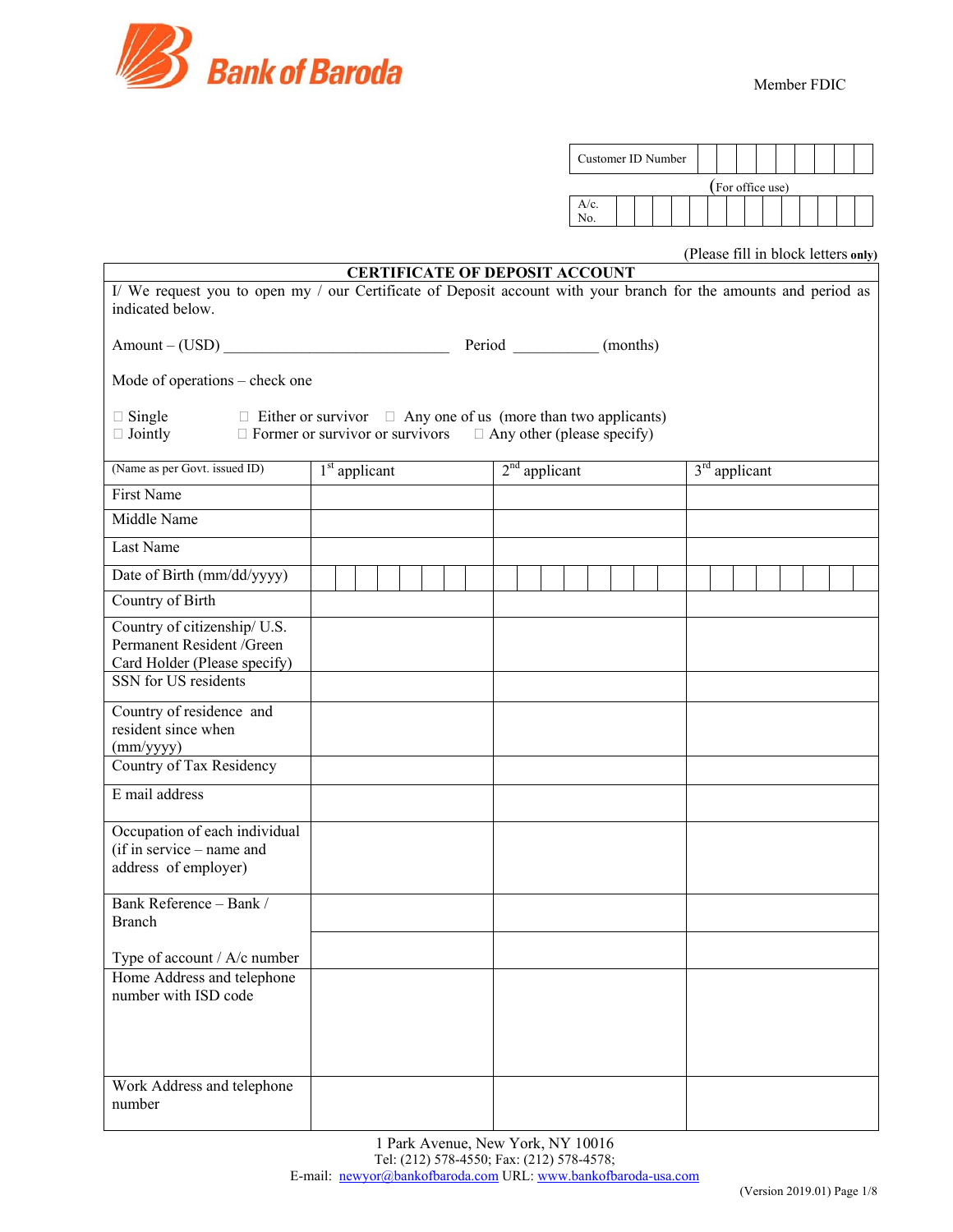

| Care of Address                                                                                                                                                                                                                                                                                                                                                                                                                                                                                                                                                                                                                                                                                                                                                                                                                                                                                                                                                                                                                                                                                                                                                                                                                                                                                                                                                                                                                                                                                                                                                                                                                          |                                                                                                                                                                                                                                                                                                                                                                                                                                                                                                                                                                                                                                                                                                                                                                                                                        |                         |  |       |          |                                                                                      |                    |  |                         |  |  |                 |                                |  |                                   |  |  |  |  |  |
|------------------------------------------------------------------------------------------------------------------------------------------------------------------------------------------------------------------------------------------------------------------------------------------------------------------------------------------------------------------------------------------------------------------------------------------------------------------------------------------------------------------------------------------------------------------------------------------------------------------------------------------------------------------------------------------------------------------------------------------------------------------------------------------------------------------------------------------------------------------------------------------------------------------------------------------------------------------------------------------------------------------------------------------------------------------------------------------------------------------------------------------------------------------------------------------------------------------------------------------------------------------------------------------------------------------------------------------------------------------------------------------------------------------------------------------------------------------------------------------------------------------------------------------------------------------------------------------------------------------------------------------|------------------------------------------------------------------------------------------------------------------------------------------------------------------------------------------------------------------------------------------------------------------------------------------------------------------------------------------------------------------------------------------------------------------------------------------------------------------------------------------------------------------------------------------------------------------------------------------------------------------------------------------------------------------------------------------------------------------------------------------------------------------------------------------------------------------------|-------------------------|--|-------|----------|--------------------------------------------------------------------------------------|--------------------|--|-------------------------|--|--|-----------------|--------------------------------|--|-----------------------------------|--|--|--|--|--|
| Particulars of Primary Photo<br>ID                                                                                                                                                                                                                                                                                                                                                                                                                                                                                                                                                                                                                                                                                                                                                                                                                                                                                                                                                                                                                                                                                                                                                                                                                                                                                                                                                                                                                                                                                                                                                                                                       | $1st$ applicant                                                                                                                                                                                                                                                                                                                                                                                                                                                                                                                                                                                                                                                                                                                                                                                                        |                         |  |       |          | $2nd$ applicant                                                                      |                    |  |                         |  |  | $3rd$ applicant |                                |  |                                   |  |  |  |  |  |
| Photo ID number                                                                                                                                                                                                                                                                                                                                                                                                                                                                                                                                                                                                                                                                                                                                                                                                                                                                                                                                                                                                                                                                                                                                                                                                                                                                                                                                                                                                                                                                                                                                                                                                                          |                                                                                                                                                                                                                                                                                                                                                                                                                                                                                                                                                                                                                                                                                                                                                                                                                        |                         |  |       |          |                                                                                      |                    |  |                         |  |  |                 |                                |  |                                   |  |  |  |  |  |
| Issued by Country / State                                                                                                                                                                                                                                                                                                                                                                                                                                                                                                                                                                                                                                                                                                                                                                                                                                                                                                                                                                                                                                                                                                                                                                                                                                                                                                                                                                                                                                                                                                                                                                                                                |                                                                                                                                                                                                                                                                                                                                                                                                                                                                                                                                                                                                                                                                                                                                                                                                                        |                         |  |       |          |                                                                                      |                    |  |                         |  |  |                 |                                |  |                                   |  |  |  |  |  |
| Place of Issue                                                                                                                                                                                                                                                                                                                                                                                                                                                                                                                                                                                                                                                                                                                                                                                                                                                                                                                                                                                                                                                                                                                                                                                                                                                                                                                                                                                                                                                                                                                                                                                                                           |                                                                                                                                                                                                                                                                                                                                                                                                                                                                                                                                                                                                                                                                                                                                                                                                                        |                         |  |       |          |                                                                                      |                    |  |                         |  |  |                 |                                |  |                                   |  |  |  |  |  |
|                                                                                                                                                                                                                                                                                                                                                                                                                                                                                                                                                                                                                                                                                                                                                                                                                                                                                                                                                                                                                                                                                                                                                                                                                                                                                                                                                                                                                                                                                                                                                                                                                                          |                                                                                                                                                                                                                                                                                                                                                                                                                                                                                                                                                                                                                                                                                                                                                                                                                        |                         |  |       |          |                                                                                      |                    |  |                         |  |  |                 |                                |  |                                   |  |  |  |  |  |
| Date of Issue (mm/dd/yyyy)                                                                                                                                                                                                                                                                                                                                                                                                                                                                                                                                                                                                                                                                                                                                                                                                                                                                                                                                                                                                                                                                                                                                                                                                                                                                                                                                                                                                                                                                                                                                                                                                               |                                                                                                                                                                                                                                                                                                                                                                                                                                                                                                                                                                                                                                                                                                                                                                                                                        |                         |  |       |          |                                                                                      |                    |  |                         |  |  |                 |                                |  |                                   |  |  |  |  |  |
| Date of expiry (mm/dd/yyyy)<br>Comments of PEP                                                                                                                                                                                                                                                                                                                                                                                                                                                                                                                                                                                                                                                                                                                                                                                                                                                                                                                                                                                                                                                                                                                                                                                                                                                                                                                                                                                                                                                                                                                                                                                           |                                                                                                                                                                                                                                                                                                                                                                                                                                                                                                                                                                                                                                                                                                                                                                                                                        |                         |  |       |          | Inform whether customer or any individual associated with the customer is a domestic |                    |  |                         |  |  |                 |                                |  |                                   |  |  |  |  |  |
|                                                                                                                                                                                                                                                                                                                                                                                                                                                                                                                                                                                                                                                                                                                                                                                                                                                                                                                                                                                                                                                                                                                                                                                                                                                                                                                                                                                                                                                                                                                                                                                                                                          |                                                                                                                                                                                                                                                                                                                                                                                                                                                                                                                                                                                                                                                                                                                                                                                                                        |                         |  |       |          | or foreign "PEP" or a close relative of a domestic or foreign "PEP"                  |                    |  |                         |  |  |                 |                                |  |                                   |  |  |  |  |  |
|                                                                                                                                                                                                                                                                                                                                                                                                                                                                                                                                                                                                                                                                                                                                                                                                                                                                                                                                                                                                                                                                                                                                                                                                                                                                                                                                                                                                                                                                                                                                                                                                                                          |                                                                                                                                                                                                                                                                                                                                                                                                                                                                                                                                                                                                                                                                                                                                                                                                                        |                         |  |       |          |                                                                                      |                    |  |                         |  |  |                 |                                |  |                                   |  |  |  |  |  |
| Source of funds                                                                                                                                                                                                                                                                                                                                                                                                                                                                                                                                                                                                                                                                                                                                                                                                                                                                                                                                                                                                                                                                                                                                                                                                                                                                                                                                                                                                                                                                                                                                                                                                                          | $\Box$ Current Income / Wages                                                                                                                                                                                                                                                                                                                                                                                                                                                                                                                                                                                                                                                                                                                                                                                          |                         |  |       |          | $\Box$ Past savings                                                                  |                    |  |                         |  |  |                 | $\Box$ Pension / S.S. Benefits |  |                                   |  |  |  |  |  |
| (please check $\checkmark$ )                                                                                                                                                                                                                                                                                                                                                                                                                                                                                                                                                                                                                                                                                                                                                                                                                                                                                                                                                                                                                                                                                                                                                                                                                                                                                                                                                                                                                                                                                                                                                                                                             |                                                                                                                                                                                                                                                                                                                                                                                                                                                                                                                                                                                                                                                                                                                                                                                                                        |                         |  |       |          |                                                                                      |                    |  |                         |  |  |                 |                                |  |                                   |  |  |  |  |  |
| <b>Proof</b><br>to<br>be                                                                                                                                                                                                                                                                                                                                                                                                                                                                                                                                                                                                                                                                                                                                                                                                                                                                                                                                                                                                                                                                                                                                                                                                                                                                                                                                                                                                                                                                                                                                                                                                                 | $\Box$ Rent Income                                                                                                                                                                                                                                                                                                                                                                                                                                                                                                                                                                                                                                                                                                                                                                                                     |                         |  |       |          |                                                                                      | $\Box$ Inheritance |  |                         |  |  |                 | $\Box$ Sale of property        |  |                                   |  |  |  |  |  |
| provided                                                                                                                                                                                                                                                                                                                                                                                                                                                                                                                                                                                                                                                                                                                                                                                                                                                                                                                                                                                                                                                                                                                                                                                                                                                                                                                                                                                                                                                                                                                                                                                                                                 |                                                                                                                                                                                                                                                                                                                                                                                                                                                                                                                                                                                                                                                                                                                                                                                                                        |                         |  |       |          |                                                                                      |                    |  |                         |  |  |                 |                                |  |                                   |  |  |  |  |  |
|                                                                                                                                                                                                                                                                                                                                                                                                                                                                                                                                                                                                                                                                                                                                                                                                                                                                                                                                                                                                                                                                                                                                                                                                                                                                                                                                                                                                                                                                                                                                                                                                                                          | $\Box$ Liquidation of investment                                                                                                                                                                                                                                                                                                                                                                                                                                                                                                                                                                                                                                                                                                                                                                                       |                         |  |       |          | $\Box$ Others (please specify)                                                       |                    |  |                         |  |  |                 |                                |  |                                   |  |  |  |  |  |
|                                                                                                                                                                                                                                                                                                                                                                                                                                                                                                                                                                                                                                                                                                                                                                                                                                                                                                                                                                                                                                                                                                                                                                                                                                                                                                                                                                                                                                                                                                                                                                                                                                          |                                                                                                                                                                                                                                                                                                                                                                                                                                                                                                                                                                                                                                                                                                                                                                                                                        |                         |  |       |          |                                                                                      |                    |  |                         |  |  |                 |                                |  |                                   |  |  |  |  |  |
| family<br>Annual                                                                                                                                                                                                                                                                                                                                                                                                                                                                                                                                                                                                                                                                                                                                                                                                                                                                                                                                                                                                                                                                                                                                                                                                                                                                                                                                                                                                                                                                                                                                                                                                                         |                                                                                                                                                                                                                                                                                                                                                                                                                                                                                                                                                                                                                                                                                                                                                                                                                        |                         |  |       |          |                                                                                      |                    |  |                         |  |  |                 |                                |  |                                   |  |  |  |  |  |
| Income (USD)                                                                                                                                                                                                                                                                                                                                                                                                                                                                                                                                                                                                                                                                                                                                                                                                                                                                                                                                                                                                                                                                                                                                                                                                                                                                                                                                                                                                                                                                                                                                                                                                                             |                                                                                                                                                                                                                                                                                                                                                                                                                                                                                                                                                                                                                                                                                                                                                                                                                        |                         |  |       |          |                                                                                      |                    |  |                         |  |  |                 |                                |  |                                   |  |  |  |  |  |
| Estimated                                                                                                                                                                                                                                                                                                                                                                                                                                                                                                                                                                                                                                                                                                                                                                                                                                                                                                                                                                                                                                                                                                                                                                                                                                                                                                                                                                                                                                                                                                                                                                                                                                |                                                                                                                                                                                                                                                                                                                                                                                                                                                                                                                                                                                                                                                                                                                                                                                                                        |                         |  |       |          |                                                                                      |                    |  |                         |  |  |                 |                                |  |                                   |  |  |  |  |  |
| number<br>of                                                                                                                                                                                                                                                                                                                                                                                                                                                                                                                                                                                                                                                                                                                                                                                                                                                                                                                                                                                                                                                                                                                                                                                                                                                                                                                                                                                                                                                                                                                                                                                                                             | Number -                                                                                                                                                                                                                                                                                                                                                                                                                                                                                                                                                                                                                                                                                                                                                                                                               |                         |  |       |          |                                                                                      | Amount -           |  |                         |  |  |                 |                                |  |                                   |  |  |  |  |  |
| deposits in a year                                                                                                                                                                                                                                                                                                                                                                                                                                                                                                                                                                                                                                                                                                                                                                                                                                                                                                                                                                                                                                                                                                                                                                                                                                                                                                                                                                                                                                                                                                                                                                                                                       |                                                                                                                                                                                                                                                                                                                                                                                                                                                                                                                                                                                                                                                                                                                                                                                                                        |                         |  |       |          |                                                                                      |                    |  |                         |  |  |                 |                                |  |                                   |  |  |  |  |  |
| Mode of deposit                                                                                                                                                                                                                                                                                                                                                                                                                                                                                                                                                                                                                                                                                                                                                                                                                                                                                                                                                                                                                                                                                                                                                                                                                                                                                                                                                                                                                                                                                                                                                                                                                          | $\Box$ cash                                                                                                                                                                                                                                                                                                                                                                                                                                                                                                                                                                                                                                                                                                                                                                                                            | □ Personal Check number |  |       |          |                                                                                      |                    |  | □ Official Check number |  |  |                 |                                |  |                                   |  |  |  |  |  |
| (funding for                                                                                                                                                                                                                                                                                                                                                                                                                                                                                                                                                                                                                                                                                                                                                                                                                                                                                                                                                                                                                                                                                                                                                                                                                                                                                                                                                                                                                                                                                                                                                                                                                             |                                                                                                                                                                                                                                                                                                                                                                                                                                                                                                                                                                                                                                                                                                                                                                                                                        |                         |  | dated |          |                                                                                      |                    |  |                         |  |  |                 |                                |  | $\Box$ Others (please<br>specify) |  |  |  |  |  |
| certificate of                                                                                                                                                                                                                                                                                                                                                                                                                                                                                                                                                                                                                                                                                                                                                                                                                                                                                                                                                                                                                                                                                                                                                                                                                                                                                                                                                                                                                                                                                                                                                                                                                           |                                                                                                                                                                                                                                                                                                                                                                                                                                                                                                                                                                                                                                                                                                                                                                                                                        |                         |  |       |          | drawn on Bank                                                                        |                    |  | drawn on Bank           |  |  |                 |                                |  |                                   |  |  |  |  |  |
| deposit) (please                                                                                                                                                                                                                                                                                                                                                                                                                                                                                                                                                                                                                                                                                                                                                                                                                                                                                                                                                                                                                                                                                                                                                                                                                                                                                                                                                                                                                                                                                                                                                                                                                         |                                                                                                                                                                                                                                                                                                                                                                                                                                                                                                                                                                                                                                                                                                                                                                                                                        |                         |  |       | / Branch |                                                                                      |                    |  | / Branch                |  |  |                 |                                |  |                                   |  |  |  |  |  |
| $check\checkmark)$                                                                                                                                                                                                                                                                                                                                                                                                                                                                                                                                                                                                                                                                                                                                                                                                                                                                                                                                                                                                                                                                                                                                                                                                                                                                                                                                                                                                                                                                                                                                                                                                                       |                                                                                                                                                                                                                                                                                                                                                                                                                                                                                                                                                                                                                                                                                                                                                                                                                        |                         |  |       |          |                                                                                      |                    |  |                         |  |  |                 |                                |  |                                   |  |  |  |  |  |
|                                                                                                                                                                                                                                                                                                                                                                                                                                                                                                                                                                                                                                                                                                                                                                                                                                                                                                                                                                                                                                                                                                                                                                                                                                                                                                                                                                                                                                                                                                                                                                                                                                          | 1. I / We understand and agree that the above deposits and all future deposits, if any, for the A/C under reference, will be renewed automatically on due<br>date with maturity value for a further period for which the original deposit was placed and on the terms and conditions prevailing on the due date unless<br>prior instructions to the contrary are received by you before the due date.<br>I/We also note that the original / renewed deposit receipt / receipt (s) will be dispatched to us only upon specific request.                                                                                                                                                                                                                                                                                 |                         |  |       |          |                                                                                      |                    |  |                         |  |  |                 |                                |  |                                   |  |  |  |  |  |
| 2. We undertake to<br>(i) abide by terms and conditions governing certificate of deposit accounts in the U.S. as well as terms and Bank of Baroda<br>and                                                                                                                                                                                                                                                                                                                                                                                                                                                                                                                                                                                                                                                                                                                                                                                                                                                                                                                                                                                                                                                                                                                                                                                                                                                                                                                                                                                                                                                                                 |                                                                                                                                                                                                                                                                                                                                                                                                                                                                                                                                                                                                                                                                                                                                                                                                                        |                         |  |       |          |                                                                                      |                    |  |                         |  |  |                 |                                |  |                                   |  |  |  |  |  |
| (ii) inform you of any changes in address/ occupation or other information provided hereinabove                                                                                                                                                                                                                                                                                                                                                                                                                                                                                                                                                                                                                                                                                                                                                                                                                                                                                                                                                                                                                                                                                                                                                                                                                                                                                                                                                                                                                                                                                                                                          |                                                                                                                                                                                                                                                                                                                                                                                                                                                                                                                                                                                                                                                                                                                                                                                                                        |                         |  |       |          |                                                                                      |                    |  |                         |  |  |                 |                                |  |                                   |  |  |  |  |  |
| 3. Depositor's Contract<br>The Bank of Baroda (hereinafter called the "Bank") is authorized to recognize signatures appearing on this form and on the specimen signature card in<br>payment of funds or the transaction of any business for this account. It is agreed that all transactions between the bank and the signers hereof (the<br>"depositor") shall be governed by this contract and with respect to any matters not otherwise covered hereby, by the provisions for Bank Collections of<br>the New York Uniform Commercial Code.<br>Items received for deposit or collection, are accepted on the following terms and conditions. The bank acts only as depositor's collecting agent and<br>assumes no responsibility beyond its exercise of ordinary care. All items are credited subject to final payment and to receipt of proceeds of final<br>payment in cash or solvent credits by this bank at its own office. The bank may forward items to correspondents and shall not be liable except for its<br>own negligence. The bank may waive demand, notice and protest on any items received for deposit or collection. Items and their proceeds may be<br>handled by any Federal Reserve Bank in accordance with applicable Federal Reserve rules, and by the bank or any correspondent, in accordance with<br>any common banking usage, with any practice or procedure that a Federal Reserve Bank may use or permit another bank to use, or with any other<br>lawful means. The bank may charge back, at any time, prior to midnight on its business day next following the day of receipt, any item drawn on itself |                                                                                                                                                                                                                                                                                                                                                                                                                                                                                                                                                                                                                                                                                                                                                                                                                        |                         |  |       |          |                                                                                      |                    |  |                         |  |  |                 |                                |  |                                   |  |  |  |  |  |
|                                                                                                                                                                                                                                                                                                                                                                                                                                                                                                                                                                                                                                                                                                                                                                                                                                                                                                                                                                                                                                                                                                                                                                                                                                                                                                                                                                                                                                                                                                                                                                                                                                          | which is ascertained to be drawn against insufficient funds or otherwise, not good or payable. Items drawn on any other office of this bank will be<br>regarded and handled for collection as items drawn on another bank. Any items received after the bank's regular afternoon closing hours shall be<br>deemed received on the next business day.<br>The Bank will not pay checks which are presented prior to the clearance of deposits, unless there is a sufficient balance to the depositor's credit in<br>addition to such deposits at the opening of business on the day of such presentment. Deposits are not posted to accounts until after regular banking<br>hours on the day they are received by the bank. The bank will in no way be responsible or liable for certification or payment through error, |                         |  |       |          |                                                                                      |                    |  |                         |  |  |                 |                                |  |                                   |  |  |  |  |  |
| inadvertence, negligence or carelessness of post dated items.<br>The depositor will draw all checks on this account only on the office of the bank at which the account is open and the bank shall not be liable for failure<br>to pay any checks not designated as drawn on such office.                                                                                                                                                                                                                                                                                                                                                                                                                                                                                                                                                                                                                                                                                                                                                                                                                                                                                                                                                                                                                                                                                                                                                                                                                                                                                                                                                |                                                                                                                                                                                                                                                                                                                                                                                                                                                                                                                                                                                                                                                                                                                                                                                                                        |                         |  |       |          |                                                                                      |                    |  |                         |  |  |                 |                                |  |                                   |  |  |  |  |  |
| The bank is authorized to mail statements to the last address known to the bank.<br>The bank is authorized to charge this account a service charge in accordance with its rules, and should this account become dormant to make a monthly                                                                                                                                                                                                                                                                                                                                                                                                                                                                                                                                                                                                                                                                                                                                                                                                                                                                                                                                                                                                                                                                                                                                                                                                                                                                                                                                                                                                |                                                                                                                                                                                                                                                                                                                                                                                                                                                                                                                                                                                                                                                                                                                                                                                                                        |                         |  |       |          |                                                                                      |                    |  |                         |  |  |                 |                                |  |                                   |  |  |  |  |  |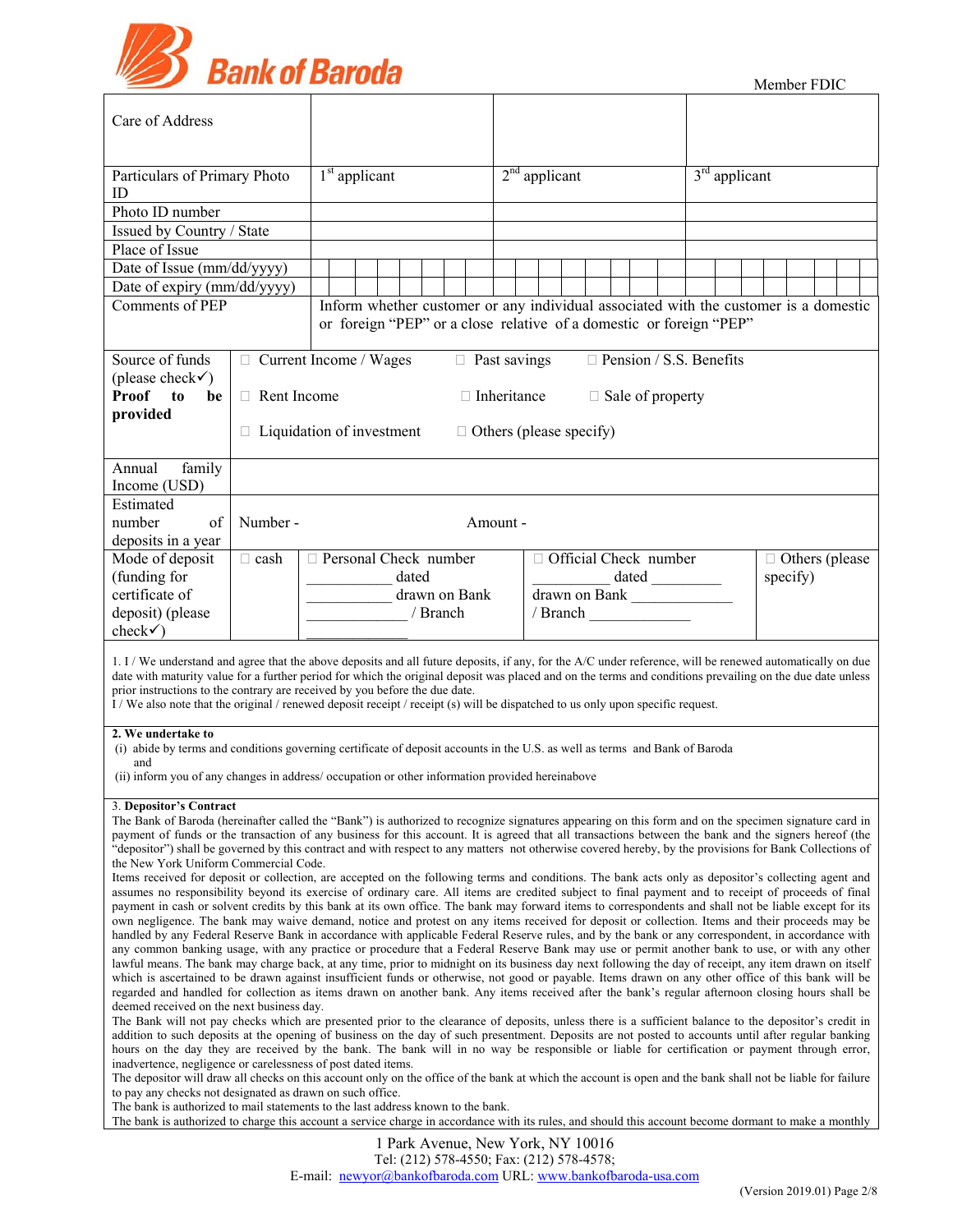

charge for maintenance. *The referenced service charges for dormant accounts do not apply to Certificate of Deposit ("CD") accounts.* If the bank is requested to stop payment on an item or items, depositor agrees to hold the bank harmless for all expenses and costs incurred by the bank on account of refusing payment of said item and further agrees not to hold the bank liable on account of payment contrary to this request if same occurs through inadvertence, oversight, negligence or accident, or if by reason of such payment other items drawn by the depositor are returned for insufficient funds. Written request for stop payment shall be effective for six months but renewals may be made from time to time. No stop payment renewal or revocation shall be valid unless made in writing and served upon the bank.

The provisions of the uniform commercial code of the State of New York, local clearing House Rules and General Banking usage prevailing in the New York City shall be deemed to apply with respect to the obligations of the bank in connection with all items, whether or not negotiable, received by the bank of my / our account and all items received shall, in the absence of express agreement to the contrary, be deemed to have been received for collection only.

The bank is authorized to act upon any instructions / messages / applications or letters etc. sent to you by Facsimile (Fax) or tele copier for transfer of funds/ documents/ or any other transactions. The bank shall be kept harmless and to fully indemnify from and against all losses, claims, costs or damages, which may sustain or incur against the bank by reason of acting upon fax or tele copier or authorized signature is fraudulent or forged.

3. We acknowledge receipt of the following notices – check applicable

| (i)   | <b>Initial Privacy Notice</b>                                    |  |
|-------|------------------------------------------------------------------|--|
| (ii)  | <b>Annual Privacy Notice</b>                                     |  |
| (iii) | Opt Out form                                                     |  |
| (iv)  | Truth in Savings – (Time Deposit) Annexure III                   |  |
| (v)   | Format for computer generated auto renewal notice -Annexure IV a |  |
|       |                                                                  |  |

| <b>Signature of Depositors</b> |                 |                 |                 |  |  |  |  |  |
|--------------------------------|-----------------|-----------------|-----------------|--|--|--|--|--|
|                                | $1st$ applicant | $2nd$ applicant | $3rd$ applicant |  |  |  |  |  |
| Specimen Signature             |                 |                 |                 |  |  |  |  |  |
| Full Signature                 |                 |                 |                 |  |  |  |  |  |
| Name:                          |                 |                 |                 |  |  |  |  |  |
| Place:                         |                 |                 |                 |  |  |  |  |  |
| Date:                          |                 |                 |                 |  |  |  |  |  |

# **NOTARY VERIFICATION / EMBASSY OR CONSULATE VERIFICATION / EXISTING BANKER VERIFICATION**

# **INRODUCTION - ACCOUNT REFERENCE:**

Name of customer Customer Identification number Account number Signature Introduced on basis of documents submitted

**IMPORTANT INFORMATION ABOUT PROCEDURES FOR OPENING A NEW ACCOUNT**

To help the government fight the funding of terrorism and money laundering activities, Federal law requires all financial institutions to obtain, verify, and record information that identifies each person who opens an account. **What this means for you:** 

When you open an account, we will ask for your name, address, date of birth, and other information that will identify you. We may also ask to see your driver license or other identifying documents.

**Please note that in case requested follow-up information required for compliance with regulations pertaining to 'Customer Identification Program' and 'Know Your Customer' is not forthcoming** *within 30 days after account opening or otherwise upon request by the branch***, any relationship already established will be terminated.** 

Advance copies of all documents may be submitted by e-mail / courier for review prior to opening account. Duly completed documents may be mailed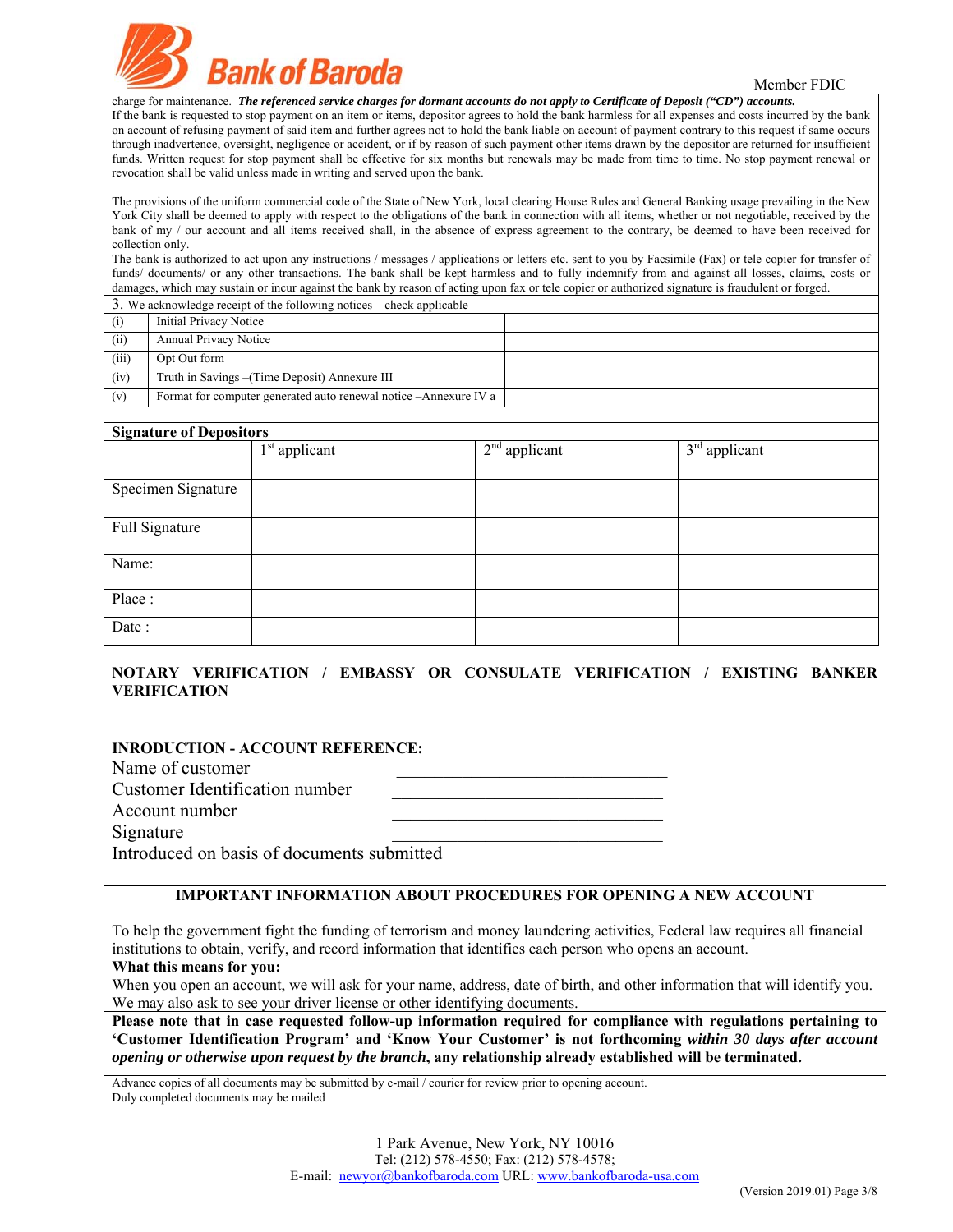

| Customer ID Number |  |  |  |  |  |  |  |
|--------------------|--|--|--|--|--|--|--|
| /c                 |  |  |  |  |  |  |  |

#### **Designation of Beneficiary /Payable on Death (POD) Supplemental Agreement to Accompany Signature Card**

1. I / We wish to designate the Beneficiary (ies) as detailed below for all my / our account numbers with this customer identification number, including result from rollover of those account(s).

#### 2. I / We understand that:

A Payable on Death account is an account payable to the Account Holders during their lifetimes, and upon the death, of the last Account Holder, ownership passes to the named POD payee(s). The POD payee(s) have no present right of withdrawal.

The account will be subject to the Multiple Party Deposit Account Act, all other laws, regulations and rules of the Bank, the Untied States government and State of New York, and changes in any of the foregoing that may in the near future become effective.

- o Where there are two or more Account Holders, each Account Holder has a right to payment from the account. Each Account Holder owns his or her net contribution. In the absence of proof of net contribution and unless the Account Holders have specifically otherwise agreed, each Account Holder will own an equal share of the account during his or her lifetime. Upon death of an Account Holder, the surviving Account Holders will continue to own his or her proportionate share of the account. The share owned by the deceased party will be shared equally by the surviving Account Holders. Upon the death of the of the sole surviving Account Holder, the account will belong to the POD payee(s).
- o Where there are two or more POD payee(s), the account will belong to the payee(s) who survive all Account Holders. Unless otherwise specifically stated in the account by the Account Holders, each surviving POD payee will own an equal share of the account. Unless specifically stated in the account by the Account Holders, upon the death of a surviving POD payee, the remaining POD payee(s) will not own any portion of the deceased payee's share of the account.
- 3. If an account Holder wants to change the form of this account, the Account Holder must notify the Bank in writing.

|                         | 1 <sup>st</sup> Primary beneficiary | $2nd$ Beneficiary (optional) |
|-------------------------|-------------------------------------|------------------------------|
| Name (in block letters) |                                     |                              |
| SSN Number              |                                     |                              |
| Relationship            |                                     |                              |
| Percentage share        |                                     |                              |
| Date of Birth           |                                     |                              |
| Address                 |                                     |                              |

Designated beneficiaries are as follows

- 4. I /we understand that Bank is expressly relying on information given herein above and shall have no liability or responsibility whatsoever, for any claims arising from the Bank's actions hereunder and the Bank shall be fully indemnified for any or all losses, damages, costs etc. This release and indemnity shall be binding on my/ our respective estates as well.
- 5. I / we understand that this designation of beneficiary (payable on death) will be effective on the date of receipt by Bank of Baroda and will supersede any previous designation of beneficiary that I /we might have made. I/we have the right to change this designation and designate new beneficiary at any time by writing to Bank of Baroda, New York branch.

| <b>Signature and names</b> |                 |                 |  |
|----------------------------|-----------------|-----------------|--|
| $1st$ applicant            | $2nd$ applicant | $3rd$ applicant |  |
| Signature                  |                 |                 |  |
|                            |                 |                 |  |
| Name                       |                 |                 |  |
|                            |                 |                 |  |
| Date                       | Place           |                 |  |
|                            |                 |                 |  |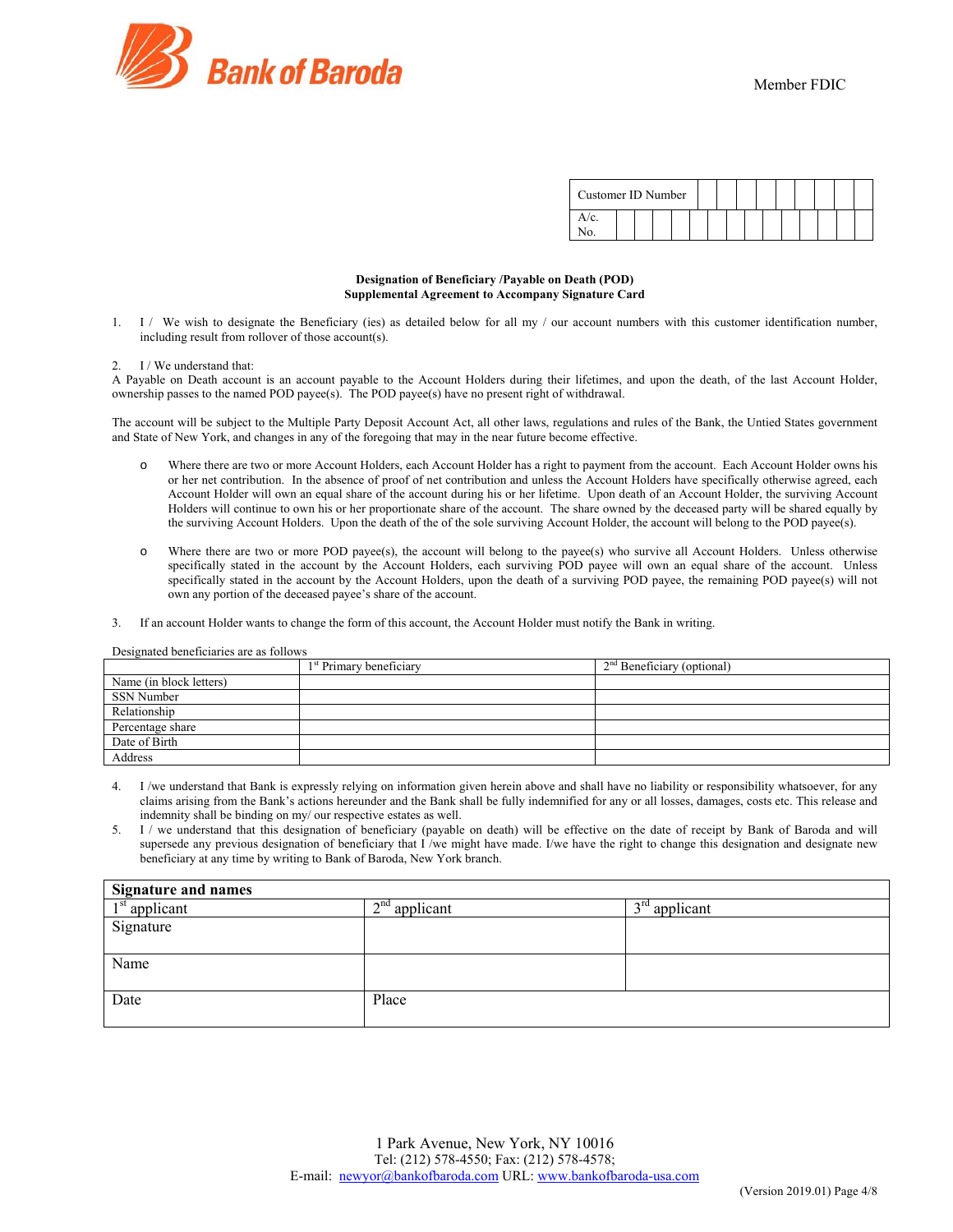

# **DISCLOSURES FOR CERTIFICATE OF DEPOSIT ACCOUNT**

# *Appendix I -* **IMPORTANT INFORMATION ABOUT PROCEDURES FOR OPENING A NEW ACCOUNT**

To help the government fight the funding of terrorism and money laundering activities, Federal law requires all financial institutions to obtain, verify, and

record information that identifies each person who opens an account.

#### What this means for you:

When you open an account, we will ask for your name, address, date of birth, and other information that will identify you. We may also ask to see your driver's license or other identifying documents.

Please note that in case requested follow-up information required for compliance with regulations pertaining to 'Customer Identification program' and 'Know Your Customer' is not forthcoming *within 30 days after account opening or otherwise upon request by the branch*, any relationship already established will be terminated.

#### 1. **Initial Privacy Notice**

Bank of Baroda, New York Branch respects the importance of personal privacy of our customers. We reaffirm that we would maintain all customer information confidential.

#### **Collection, Usage and Retention of Customer Information**:

The Bank shall collect, use and retain information about its customers only, when it believes that it would be useful and allowed by law in administering its business, and for providing existing/new products and services to its customers. If requested by a customer, the Bank shall disclose the specific business purpose for collection of information.

#### **Maintenance of Accurate Information**

The Bank has implemented procedures to ensure that the customer's financial information is accurate, current and complete in accordance with reasonable commercial standards. While some procedures are required by Federal or State Law, the Bank has procedures in place for rectifying inaccurate information in a timely manner.

### **Limiting Employees Access to Information**

Employee access to personally identifiable information is restricted depending on the nature of the employees work. The Bank shall educate its employees so that they will understand the importance of customer confidentiality and customer privacy.

The customer privacy issues are a part of the Bank's employee handbook and "Code of Conduct". All employees are required to follow the guidelines without any exception.

#### **Protection of Information**

The Bank ensures that appropriate security standards and procedures are maintained to prevent unauthorized access to confidential customer information. **Restrictions in the disclosure of Account Information** 

The Bank does not reveal any specific information about customer accounts or other personally identifiable data to unaffiliated third parties for their independent use, except for the exchange of information with a reputable credit bureau or similar information reporting agency, to maximize the accuracy and security of such information, or in the performance of bona fide corporate due diligence, unless:

- a) the information is provided to help complete a customer initiated transaction;
	- b) the customer requests it;
	- c) the disclosure is required by/or allowed by law (eg. Subpoena, investigation or fraudulent activity etc); or
- d) the customer has been informed about the possibility of disclosure for marketing or similar purposes through a prior communication and is given the opportunity to decline (i.e, opt out).

#### **Additional Information**

In case any customer is concerned about financial privacy and wants to know more about this issue, can obtain a copy of the Bank's privacy policy at its office location, by calling at its main number 212-578-4550 or by sending a written request to:

Bank of Baroda

1, Park Avenue

### New York, N.Y.10016

### 2. **Annual Privacy Notice**

Bank of Baroda, New York Branch respects the importance of personal privacy of our customers. We reaffirm that we would maintain all customer information confidential.

#### **Collection, Usage and Retention of Customer Information**:

The Bank shall collect, use and retain information about its customers only, when it believes that it would be useful and allowed by law in administering its business, and for providing existing/new products and services to its customers. If requested by a customer, the Bank shall disclose the specific business purpose for collection of information.

#### **Maintenance of Accurate Information**

The Bank has implemented procedures to ensure that the customer's financial information is accurate, current and complete in accordance with reasonable commercial standards. While some procedures are required by Federal or State Law, the Bank has procedures in place for rectifying inaccurate information in a timely manner.

### **Limiting Employees Access to Information**

Employee access to personally identifiable information is restricted depending on the nature of the employees work. The Bank shall educate its employees so that they will understand the importance of customer confidentiality and customer privacy.

The customer privacy issues are a part of the Bank's employee handbook and "Code of Conduct". All employees are required to follow the guidelines without any exception.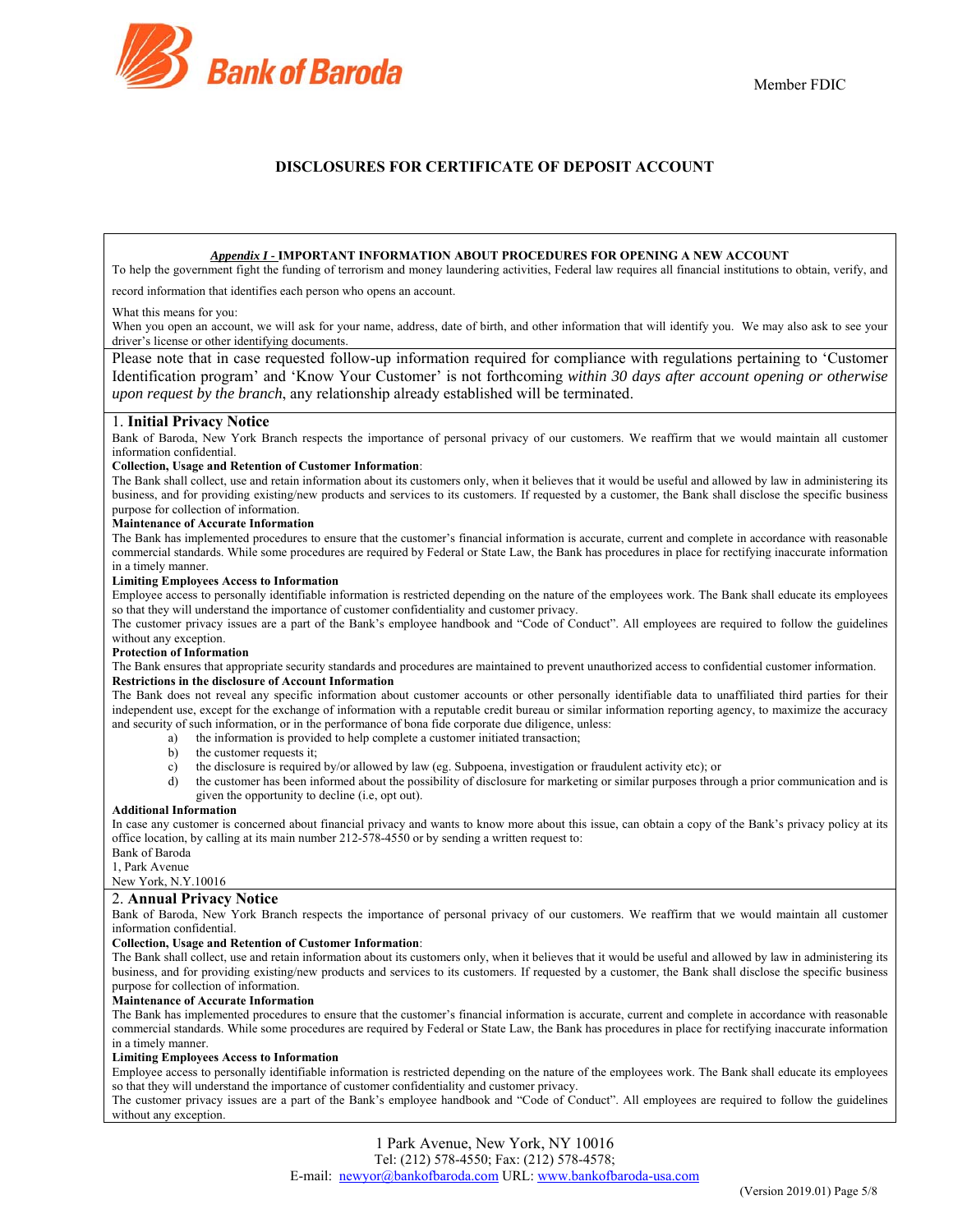

### **Protection of Information**

The Bank ensures that appropriate security standards and procedures are maintained to prevent unauthorized access to confidential customer information. **Restrictions in the disclosure of Account Information** 

The Bank does not reveal any specific information about customer accounts or other personally identifiable data to unaffiliated third parties for their independent use, except for the exchange of information with a reputable credit bureau or similar information reporting agency, to maximize the accuracy and security of such information, or in the performance of bona fide corporate due diligence, unless:

- a) the information is provided to help complete a customer initiated transaction;
- b) the customer requests it;
- c) the disclosure is required by/or allowed by law (e.g. Subpoena, investigation or fraudulent activity etc); or
- d) the customer has been informed about the possibility of disclosure for marketing or similar purposes through a prior communication and is given the opportunity to decline (i.e. opt out).

#### **Additional Information**

In case any customer is concerned about financial privacy and wants to know more about this issue, can obtain a copy of the Bank's privacy policy at its office location, by calling at its main number 212-578-4550 or by sending a written request to:

### Bank of Baroda

1, Park Avenue

#### New York, NY 10016 3. **Opt Out Form**

This section describes your privacy choices:

We give below Opt Out options regarding the sharing of nonpublic personal information, as well as the choices not to be contacted by mail or telephone. **Check Box 1:** If you select this option, it will limit the information to be shared with nonaffiliated third parties.

**Check Box 2:**If you select this option, it will limit the information to be shared with affiliates of Bank of Baroda, New York Branch.

**Check Box 3:**If you select this option, you will not be contacted by our Bank regarding any of our products and services by mail.

**Check Box 4:**If you select this option, you will not be contacted by our Bank regarding any of our products and services by telephone.

If you decide to choose any or all of these options, please check the appropriate opt- out section(s) below.

| Please do not share among non-affiliated third parties (a) nonpublic personal information<br>about me that you receive from me or from others to determine my eligibility for<br>products $\&$ services or (b) nonpublic personal information from credit bureau reports for<br>marketing purposes. |  |
|-----------------------------------------------------------------------------------------------------------------------------------------------------------------------------------------------------------------------------------------------------------------------------------------------------|--|
| Please do not share nonpublic personal information about me with Bank of Baroda                                                                                                                                                                                                                     |  |
| affiliates.                                                                                                                                                                                                                                                                                         |  |
| Please do not contact me with offers of products $\&$ services by mail.                                                                                                                                                                                                                             |  |
| Please do not contact me with offers of products $\&$ services by telephone.                                                                                                                                                                                                                        |  |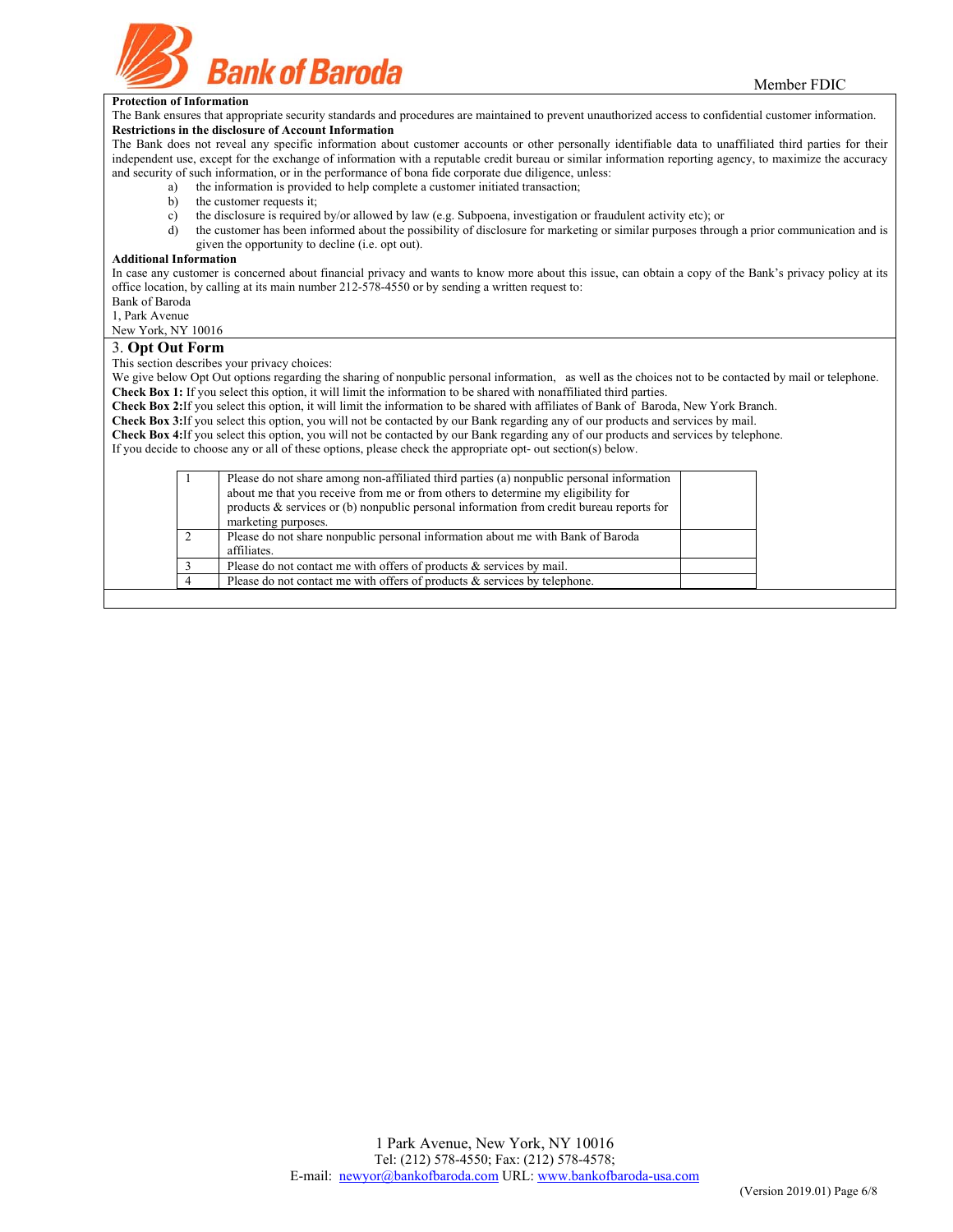

**4. Truth in Savings - Annexure-III TIME DEPOSIT ACCOUNT** 

#### **BALANCE TO OPEN AND TO EARN INTETEST:**

The minimum balance required to open your account is \$1,000. You must also maintain this minimum balance in your account each day to obtain the disclosed Annual percentage Yield.

Deposits and withdrawals may not be permitted during the term of the Time Deposit. Additional deposits may be made on the account on the maturity date, at which they become part of the principal amount for the new term.

#### **INTEREST RATE:**

The Interest Rate earned on your Time Deposit account will be guaranteed Fixed rate for the term of the account. The rate is determined by the Bank, based on market conditions at the time the account is opened or renewed. The Interest Rate, Term and Maturity Date for your account are shown above. **ANNUAL PERCENTAGE YIELD (APY):**

Any stated Annual Percentage Yield is based upon the hypothetical assumption that the Interest rate remain unchanged, and the balance on deposit together with all interest earned is not withdrawn for the entire term. Account closing before maturity will reduce earnings. The Annual Percentage Yield for our account is shown above.

# **INTEREST ACCRUAL**:

At New York branch, interest begins to accrue no later than the business day on which the branch receives credit for the deposit of non-cash items, such as checks.

#### **INTEREST COMPUTATION:**

Interest on your account is accrued daily as simple interest and credited at maturity.

### **INTEREST PAYMENT METHOD:**

Earned interest will be added to the account at which time it will be available for withdrawal. If requested in writing, we will send you a check for the interest amount or transfer the amount to your other account.

#### **EARLY WITHDRAWAL PENALTY**:

You have agreed to maintain your certificate of deposit with Bank of Baroda until the maturity date.

Principal may not be withdrawn, in whole or part, before the account matures unless the Bank consents to the withdrawal. It has been our practice to permit such withdrawals for reasons of need (purchase of a home or car, payment of medical bills, etc.). This practice is in no way binding on the Bank in the future and the Bank reserves the right to refuse such withdrawals. The Bank does not permit partial withdrawals from Certificate of deposits, you may incur a penalty. The amount of interest payable on such case may be 1% less than the applicable rate *at CD origination* for which the deposit was actually maintained. Please note that each request for early withdrawal with or without penalty may be evaluated and considered by the bank on case to case basis. *At the time of CD origination, the Bank shall provide you with a rate sheet listing all rates and terms lower than those of the subject CD. Further, the Bank shall also make such information available to you upon request at any time a CD is renewed automatically.* A minimum penalty equal to seven days' interest at the contract rate will be imposed if the account is closed within six days of opening.

These Bank's penalties will not be charged if an owner of a Time Deposit account dies or is declared legally incompetent. If a withdrawal is made for either of these reasons, we will credit and pay any accrued interest to the account, up to the closing date.

# **AUTOMATIC RENEWALS** :

This account will renew automatically at maturity. We will send you a Maturity Notice, if the deposit is placed for a period of more than one month. If we do not hear from you we will automatically renew the account for a term similar to the prior term at the rate offered for that term on the renewal date. Upon account renewal all credited interest remaining in the account will automatically become part of the principal for the new account term. You will have 10 days after maturity to make withdrawals in any amount without incurring a premature withdrawal penalty described in this disclosure. If a withdrawal is made during the period, you will not earn any interest on the amount withdrawn from maturity date through the withdrawal date. Time Deposit accounts that mature on Saturdays, Sundays or legal holidays (non-banking days) will be available to you for withdrawal on the next business day. We will credit and pay to the account any interest accrued between the maturity day and the next business day.